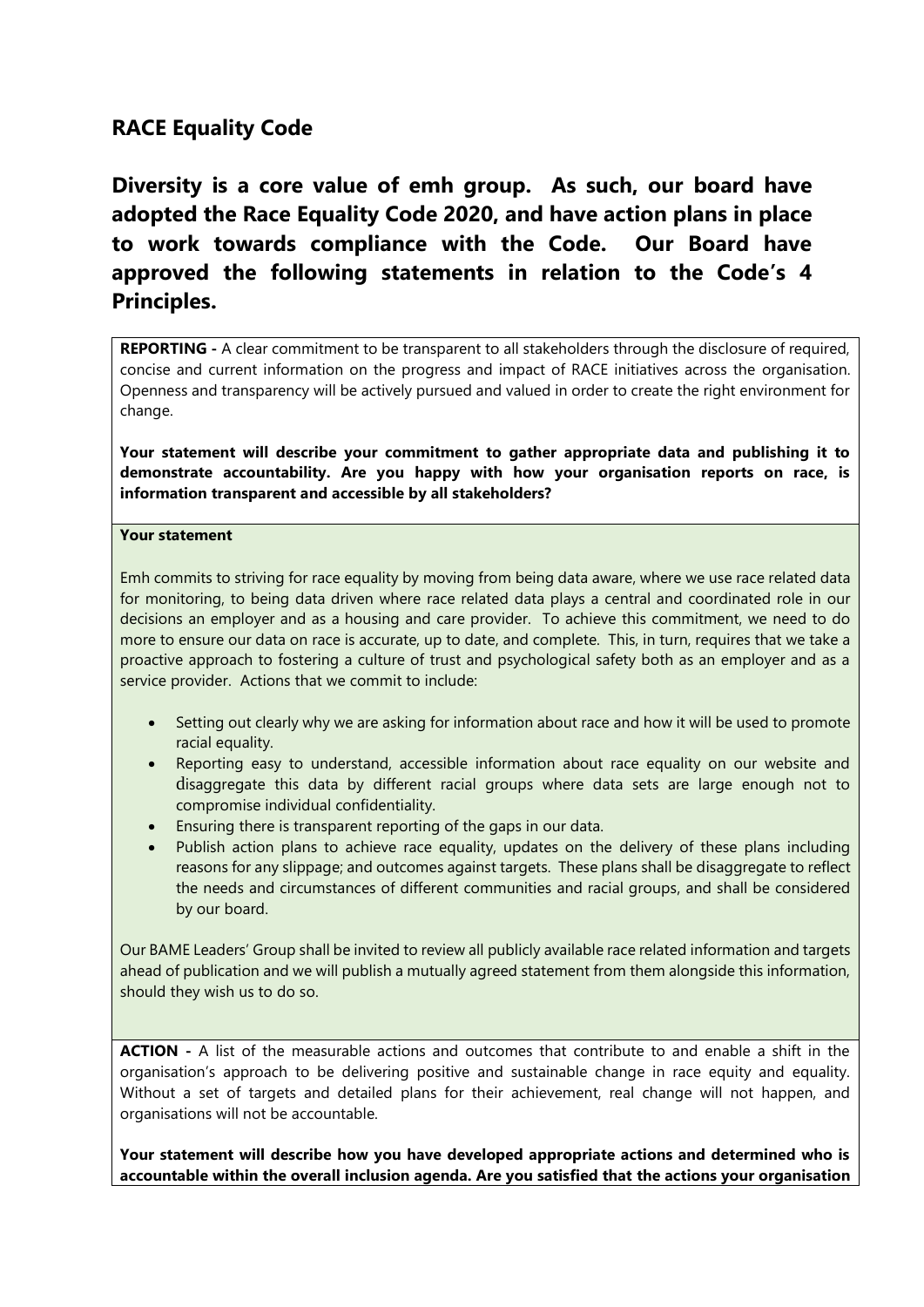### **is taking are robust enough to make a real difference to race equality and that the board is accountable?**

#### **Your statement**

Our ED&I plan aims to ensure that emh achieves greater and better representation, meaningful equity and authentic inclusion. The plan recognises the need for emh to shift to a much more active and explicit focus on ED&I. We have engaged ED&I consultants to work with our steering group from March 2022 as subject matter experts and critical friends in evolving and delivering our ED&I plans. Our People Strategy 2022 – 2025 seeks to embed EDI in all we do as an employer, and our Leaders' Engagement Group are supporting our cultural transformation programme, ensuring that we proactively work towards creating and sustaining a culture of recognition; continuous learning (including coaching, mentoring, creating a culture of giving and receiving great feedback, and learning when things go wrong); and employee engagement, founded on trust, clarity and psychological safety.

We comply with the National Housing Federation's Code of Governance 2020, embracing its requirements that our Boards demonstrate a clear and active commitment to achieving equality of opportunity, diversity and inclusion in all of emh's activities, as well as in their own composition. We have appointed a Board EDI Champion who, in addition to her responsibilities as a Board Member, will take a lead across emh in relation to challenging and seeking assurance on the robustness of emh's target setting and activities in making a difference to race equality. We have also appointed an Executive Director as the colleague accountable for our overall inclusion agenda, supported by senior leaders acting as our equality leads for people and service delivery . We have adopted the Rooney Rule, ensuring that all shortlists for senior vacancies include at least one BAME candidate, where we have any BAME candidates. We take a proactive approach to ensuring that our Board recruitment is inclusive in order to meet our Business Plan target that the make-up of our Boards reflects the diverse communities that we serve.

We shall work with external experts and advisors, BAME leaders, colleagues, tenants and service users in order to further develop and continuously review our targets and action plans and ensure that they are robust and deliver actions that ensure that what we do as a business matches what we say we will do, and produces positive measurable outcomes in relation race equality.

**COMPOSITION -** A set of key indicators that create tangible differences in race diversity across all levels of the organisation. The narrative around what is acceptable will need to change through dialogue and data, and this will lead to challenging conversations leading to necessary decisions which the organisation is committed to making.

**Your statement will describe what data will be collated and how success will be measured. as your organisation gathered the appropriate data. Are you satisfied with the targets that your organisation has decided upon, and that they are challenging enough?**

#### **Your statement**

We shall collate and disaggregate data that provides insight into race equality/inequality in relation to customer and colleague "journeys" throughout their relationship with emh.

For colleagues and board members, this will start with how they learn about us and the employment opportunities we can offer; equality at the point of recruitment and selection; equal access to learning and development and talent management opportunities; leadership development and coaching/mentoring; pay and remuneration; grievances and disciplinaries; reasons for leaving; engagement and employee satisfaction. We plan to review our remunerations strategy and ethnicity pay gap reporting, with a new focus on action planning to narrow any pay gaps.